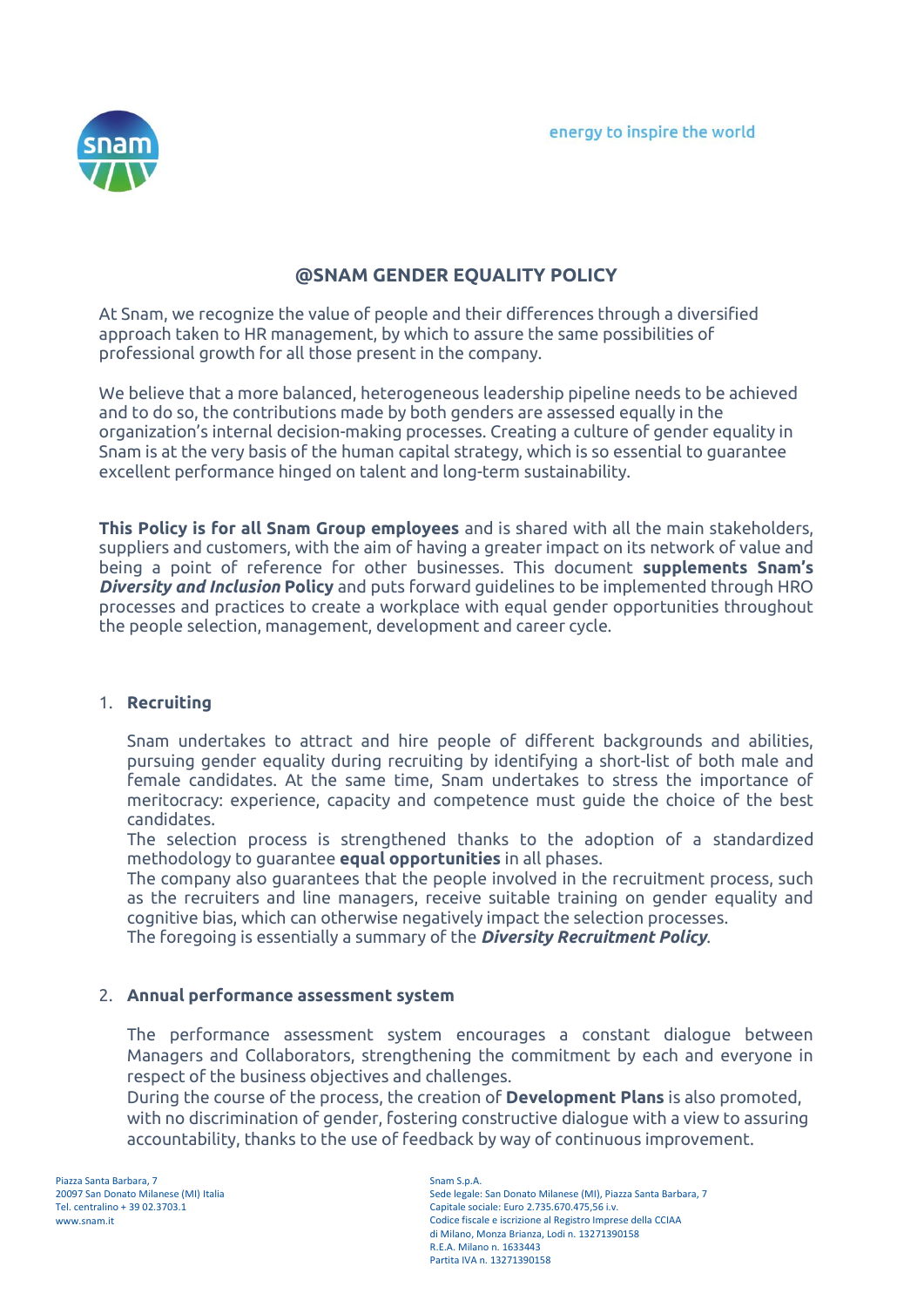

During the "final assessment" phase, the HRO (Human Resource and Organization) Department undertakes to verify that the assessment curve does not entail any gender discrimination.

Snam undertakes to include **Diversity and Inclusion** in the **Leadership Model** and, consequently, in the **Performance Management** system.

# 3. **Training, professional development and communication**

Snam undertakes to offer equal opportunities for development, without any gender discrimination, defining transparent standards that are consistent with the **Performance Management** and **Talent Development** processes.

Direct training is delivered to all employees with a view to raising awareness in the organization on the matter of optimizing differences, gender equality, inclusion and the impact of such matters on business. More specifically, all resource managers are sensitized to matters relating to unconscious bias and the capacity to communicate in an inclusive manner.

Finally, Snam undertakes to fairly involve both men and women in all training initiatives and courses, and in at least one training course per year.

## 4. **Optimization of potential and career paths**

Snam promotes a culture based on meritocracy and respect for people, regardless of gender. It guarantees that in all **Talent Development** and **Succession Planning** processes, a suitable selection is assured of candidate/s of the least represented gender, with a view to achieving a gender balance in managerial positions.

Snam is therefore committed to making sure that men and women are equally represented in the internal appointment processes and that, therefore, the short-lists of candidates to managerial positions equally represent both genders.

# **5. Definition of the short (MBO) and medium/long-term remuneration policies**

The Snam remuneration policy helps assure the achievement of the mission, the business values and strategies, through the promotion of action and conduct that is compliant with the Company's culture, in respect of the standards of plurality, equal opportunities, optimization of personal knowledge and professionalism, fairness and nondiscrimination envisaged by the company's Code of Ethics.

The periodic remuneration interventions and the short and long-term incentive systems are all hinged on principles of recognition of the responsibilities assigned, the results achieved and the quality of the professional contribution made, taking into account the market context and references applicable to similar positions or roles of a similar level in terms of responsibilities and complexity. The company undertakes to guarantee fairness and opportunities to access the same remuneration to all its employees, regardless of gender.